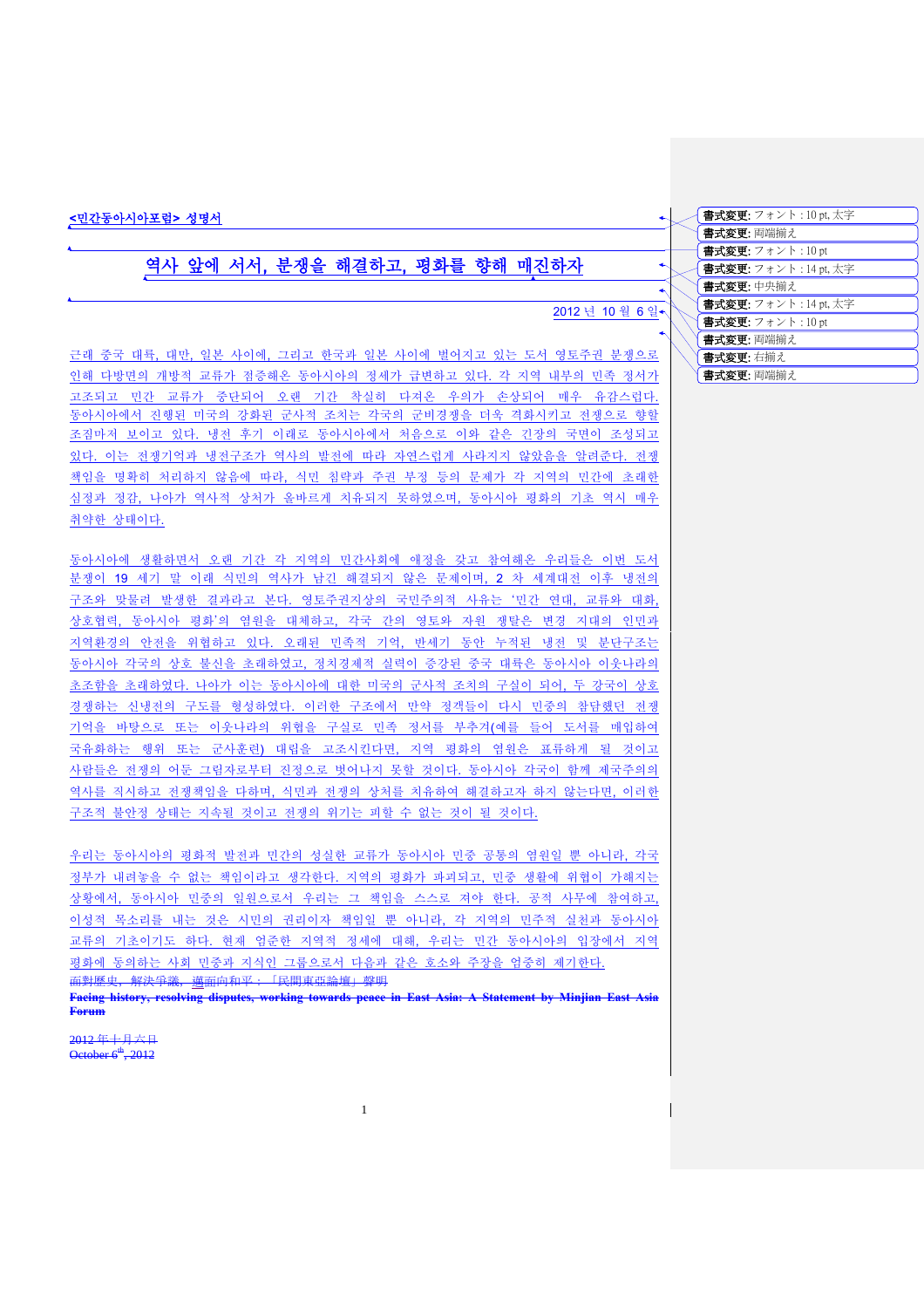書式変更: フォント : 10 pt

近來中國大陸、台灣、日本之間,與南韓、日本之間的島嶼領土主權爭議,使得日漸開放、多方交流的東亞局 、<br>勢產生劇變。各地內部民族情緒高漲,導致民間交流中斷,長期逐步建立之友誼遭受傷害<u>,令人深感遺憾</u>;美 <mark>國在東亞強化軍事佈署,更使各國軍事競爭的情勢愈形激越,有導向戰爭的跡象。冷戰後期以來,如此緊張的</mark> 情勢在東亞是前所未見的。顯然,戰爭記憶與冷戰結構並未隨著歴史發展自動遠去。東亞區域尚未能夠共同面 對殖民與帝國主義歷史所造成的深重傷痛, 沒有深刻清理戰爭責任、<u>,因而無法充份觀照各地民間因為殖民侵</u> 、否認主權等問題所造成的心情與感受,以致歷史傷口無法真正癒合。,東亞和平的基礎仍然十分脆弱。.

The Rrecent disputes over the Diaoyu (Senkaku) Islands among mainland China, Taiwan and Japan, and over Dokdo (Takeshima) between Korea and Japan have drastically changed the mood of an open and mutual exchanges, slowly achieved over the past decade in East Asia. It is regretful to see that In all places, national sentiment has escalated in all<br>places interrupting the the smooth interactions and burting friendship. With the US strengtheni the the smooth interactions and hurting friendship. With the US strengthening its deployement muscle in East Asia, conditions of competiton over military might has also intensified. We cannot but feel that the region is now on the the edge falling into a war. Since the arrival of the later stage of the Cold War, the tension has never been so great in East Asia. It proves that war memory and Cold War structure will not be automatically dissolved as history moves on. Without a sincere attempt to clear up the issue of war responsibility as a regional collectivity, the deep pain and anger produced by the modern histories of colonialism and imperialism willl never be consoled, and the basis for peace in East Asia will remains fragile.

對於生活在東亞,長期關懷、參與各地民間社會的我們來說,這次島嶼爭議是十九世紀後期以來殖民史所遺留 未解的問題,與二戰後冷戰結構交互作用、相互擠壓的結果。領土主權至上的國族思維挾持了「民間連帶,交 流對話, 互助合作, 東亞和平」的願望, 而各國之間爭奪土地與資源亦威脅了邊境人民與區域環境的安全 期的民族記憶以及半個世紀以來所積累的冷戰、分斷結構,造成東亞各國難以互相信任,而政經實力日漸增強 的中國大陸引起東亞地區鄰國焦慮,也成為美國深化東亞佈軍的藉口,進而形成兩強相爭的新冷戰格局。在這 。<br><del>樣的結構裡,若是政客再以民眾慘痛的戰爭記憶作為土壤,或是以惡鄰威脅為藉口,撩撥民族情緒(例如收購</del> 島嶼為國土的行徑<u>或是軍事演習), 升高對立, 區域和平的願望將成為水面浮萍、無處著根, 人們不能真正擺</u> 脫戰爭的陰影。倘若東亞各國仍然不願共同正視帝國主義歷史,承擔戰後責任,清理殖民、戰爭傷口,這些結 構性不安定狀況將持續存在,戰爭的危機仍將無可避免。

Living in East Asia, with long term concerns for, conmittments to, and participation in the minjian society, we see the current disputes to be a yet-to-be resolved problem of colonial history since the late 19th Century, further entangled with the imperial conquests and formation of the Cold War structure in the postwar eras. National(ist) mode of thought on the issue of territorial sovereignty supersedes the people's intention to seek "solidarity, exchange and dialogue, mutual cooperation and a peaceful East Asia"; moreover, contestations over land and resources are harmful to both the enviornment and the safety of thsoe living in the border. Long-term national memories and Tthe Cold War Division System in the last half of the 20th century hasve made it impossible for East Asian countries to trust each other, and the called "rise" of China's rise to a regional power, however peaceful, causing caused the anxiety of neighboring countries, and is now used as a pretext by the United States to strengthen its military deployment in East Asia, thereby resulting in a new Cold War structure of hegemonic rivalry. In this structural context, if we allow politicians to take the painful and popular memory of war as the fertile soil, or using regional rivalry as an excuse, to drum up nationalist sentiment (such as "nationalizing" the disputed islands by purchasing them from private ownership or staging exercises) to escalate tension in the region, peace will become a rootless idea in East Asia and people there will continue to be haunted by the specter of war. If East Asian countries remain reluctant to collectively confront the history of imperialism, to shoulder war responsibilities, and to clean up colonial wounds, these structural conditions elements of instability will remain in place, triggering a war to come.

我們認為,追求東亞和平發展,民間誠意交流不僅是東亞民眾的共同願望,更是各國政府無可推卸的責任。 。<br><del>區域和平受到破壞,民眾生活受到威脅,作為東亞民眾一份子的我們責無旁貸。<u>參與公共事務・發出理性之聲</u></del> ,不只是公民的權利與責任,更是各地民主實踐與東亞交流的基礎。面對當前險峻的區域形勢,我們作為立足 -<br><u>於民間東亞、認同區域和平的社會民眾與知識社群,必須嚴正提出下面的呼籲與主張:</u>

hold the view that pursuit of the developement of peace and development in East Asia and candid min interactions are not only the common will of East Asian people but also the irrefutable responsibilites of all vernements. When regional peace is on the verge of being destroyed, when people's lives are under threat engaging subjects of minjian Asia concerend with peace in East Asia, we feel a strong sense of reponsibility to face the current crisis as a translocal endeavor, because participating in public affairs with the voice of reason is not only the solemn right of a responsible citizen but also the foundation for democratic practices and interaction in the region. Facing the dire situation in the region today, we, as minjian communities based on the vision of a peaceful East Asia,and thus feel compelled to make the following call for supportearnestly call for the following: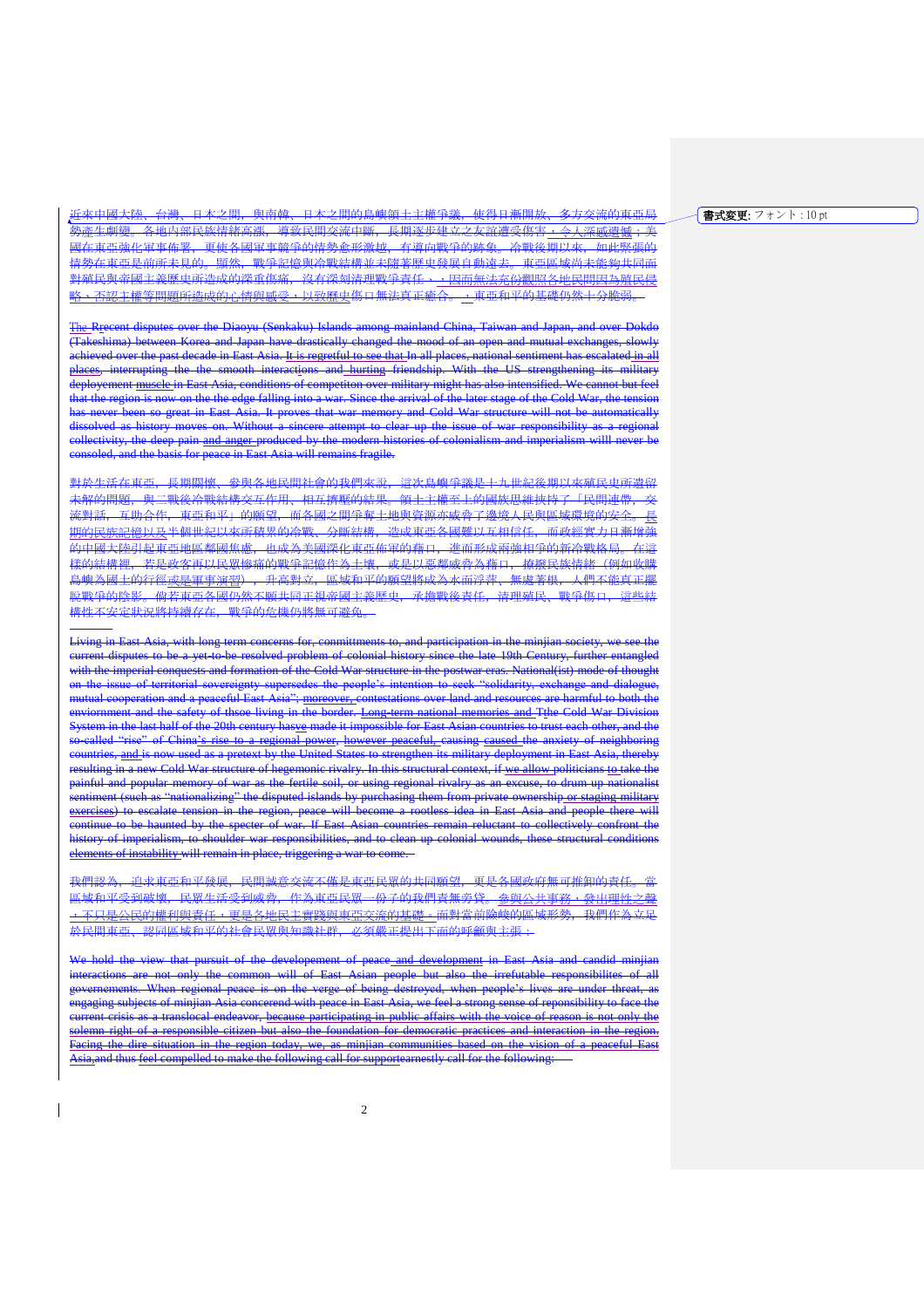## 하나**.** 도서 분쟁 지역은 마땅히 **'**변경교류권역**'**과 **'**동아시아 비무장지대**'**로 전환되어야 한다**.**

手議島嶼應轉化為「邊境交流圈」與「東亞非武裝區」

**1.We should transform these disputed islands into "sphere of border interaction" and Demilitarized Zones of East Asia.**

영토주권은 신성한 것이지만**,** 주권을 견지하는 것만으로는 분쟁을 해결할 수 없다**.** 동아시아 각국과 민간은 반드시 함께 분쟁의 존재를 직시하고**,** 평화를 추구하고 충돌을 피하는 전제 하에서**,** 주권을 넘어선 가치와 원칙을 모색해야 한다**.** 이러한 의미에서 우리는 분쟁 도서가 '변경교류권역'**(**자유롭고 평화롭게 상호 왕래할 수 있는 지역**)**과 '비무장지대'로 전환되는 것이 영토 분쟁을 해결하고**,** 지역적 상호 의존과 이해를 강화하는데 도움이 된다고 생각한다**.**

# 둘**.** 각 지역의 민중은 각국 정부가 영토문제에 대해 대내적으로 민족정서를 완화하고**,**  <mark>대외적으로 군사주의적 경향을 적절히 억제하도록 감독해야 한다.</mark><br>留土主權国然神聖 但是堅持主權並不能化解爭議 東西冬國聖民盟*以須*世国王拉

但县取掉主權並不能化解爭議、直西冬國與民間必須共同正相爭議的左在,並在追求和平 ,避免衝突的基礎上,尋找超越主權的價值與原則。在這個意義上,我們認為將爭議島嶼轉化為「邊境交流圈 。<br>(讓人們在此可以自由和睦地互動往來))與「非武裝區」,有助於化解領土爭議以及增強區域的相互依存與 理解。

While territorial sovereignty are considered the sacred rights of nation-states, the insistence on sovereignty alone will not resolve the dispute. East Asian countries and minjian societies must first acknowledge and face the existence of territorial disputes, insist on the principles of peace and non-conflictavoid military conflict, and seek other collective values and principles to overcome territorial obsessions. In this sense, we believe that transforming the disputed islands into "sphere of border interaction" (where people can freely interact and move around) and "demilitarized zones" of East Asia will help us resolve territorial disputes and increase enhance mutual understanding and coviviality in the region.

우리는 역사 인식을 기초로 동아시아 각국의 민족 감정이 모두 충분히 존중되어야 한다고 호소한다. 동시에 역사적 갈등(예를 들어 위안부 문제와 교과서 문제 등) 및 전후 주권/관리권 분배와 관련 조약의 합법성 문제가 초래한 구체적 영향을 함께 마주하면서, 동아시아의 민간은 마땅히 대화의 공간을 열어내는데 힘써 서로의 역사적 감정 상태를 이해하도록 노력해야 한다. 특히 우리는 민간의 상업과 문화 교류의 평화적 지속이 어떤 폭력과 무질서에 의해서도 방해 받지 않도록 각국 정부가 내부로부터 격화되는 민족적 정서가 완화되도록 노력할 것을 호소한다. 우리는 '민간연대, 교류와 대화, 상호협력'의 입장에 서서, 각지의 민중들이 각국 정부가 영토 문제에 대해 잠재적인 군사주의적 경향을 억제하고 군사적 충돌을 피할 수 있도록 감독해 줄 것을 희망한다. 우리는 민간의 상호 교류와 대화가 확대되고 지속되는 것이 동아시아 평화를 찾는 출발점이라고 믿는다.

二、各地民眾應督促各國政府,在面對領土問題時,對內疏導民族情緒,對外切實抑制軍事暴力傾向。

**2.We demand our respective governments sooth nationalist sentiment within its borders and check its militaristic tendencies when facing territorial disputes.**

、<br>在歴史認識的基礎上,我們呼籲東亞各國的民族情感都必須被充份尊重<u>。,同時,透過共同面對歷史爭議(例</u><br>如尉安侯和教科書議題)以及戰後主横/管理横公起及相關修約的合法性問題所帶來的目體影響,审西民間同 。<br>如慰安婦和教科書議題)以及戰後主權/管理權分配及相關條約的合法性問題所帶來的具體影響,東亞民間同<br>時應致力於開啟對話空間,以理解彼此的歷史情感狀態,我們特別呼籲各國政府必須認真面對,確導內部高離 時應致力於開啟對話空間,以理解彼此的歷史情感狀態。我們特別呼籲各國政府必須認真面對、疏導內部<br>的民族傳統,避免任何暴力生序的行为影響民間商業與文化交流的和平特續,並在「民間連帶,交流對話 避免任何暴力生存的行为要求。 助合作」的立場上,我們期待各地民眾能敦促與監督各國政府在面對領土問題時,切實抑制自身潛在的軍事暴 力傾向,盡一切可能避免軍事衝突。我們相信,持續增強的民間互動與對話,才是尋求東亞和平的起點。

셋. 오키나와, 일본, 한국 주민들의 미군기지 반대 투쟁을 지지하며, 각국 정부가 공동으로 '지역 평화안전협정'을 체결하여 포괄적인 지역 **On the basis of historical understanding, we believe that each country's national sentiment needs to be fully respected;** 

| <b> 書式変更:</b> フォント : 太字    |                                                          |
|----------------------------|----------------------------------------------------------|
|                            |                                                          |
|                            |                                                          |
|                            | ├ <b>書式変更:</b> フォント : (日) Batang, 10 pt, (言<br>│語 1) 韓国語 |
| <b>  書式変更:</b> フォント: 10 pt |                                                          |
|                            |                                                          |

| - 書式変更: フォント:太字                                                                                                                                                                                                                                                                                                                                                                                                                                                                |
|--------------------------------------------------------------------------------------------------------------------------------------------------------------------------------------------------------------------------------------------------------------------------------------------------------------------------------------------------------------------------------------------------------------------------------------------------------------------------------|
| $\begin{array}{ l } \hline \textbf{ \texttt{\#}}\textbf{ \texttt{\#}}\textbf{ \texttt{\#}}\textbf{ \texttt{\#}}\textbf{ \texttt{\#}}\textbf{ \texttt{\#}}\textbf{ \texttt{\#}}\textbf{ \texttt{\#}}\textbf{ \texttt{\#}}\textbf{ \texttt{\#}}\textbf{ \texttt{\#}}\textbf{ \texttt{\#}}\textbf{ \texttt{\#}}\textbf{ \texttt{\#}}\textbf{ \texttt{\#}}\textbf{ \texttt{\#}}\textbf{ \texttt{\#}}\textbf{ \texttt{\#}}\textbf{ \texttt{\#}}\textbf{ \texttt{\#}}\textbf{ \text$ |
| 書式変更: フォント:10 pt                                                                                                                                                                                                                                                                                                                                                                                                                                                               |

| 書式変更: フォント: 10 pt, フォントの色:<br>目動, (言語 1) 韓国語 |
|----------------------------------------------|
| 書式変更: フォント:10pt                              |
| 書式変更:フォント:10 pt, フォントの色:<br>目動,(言語1)韓国語      |
| 書式変更: フォント: 10 pt                            |
| 書式変更:フォント:10 pt,フォントの色:<br>目動, (言語1) 韓国語     |
| 書式変更: フォント: 10 pt                            |
|                                              |

|                         | 書式変更: フォント : (日) Batang, 10 pt |
|-------------------------|--------------------------------|
| <b>書式変更:</b> フォント:10 pt |                                |

| $\frac{1}{2}$ 書式変更: フォント: (日) Batang, 10 pt |  |
|---------------------------------------------|--|
| <b>書式変更:</b> フォント: 10 pt                    |  |

書式変更: フォント : 太字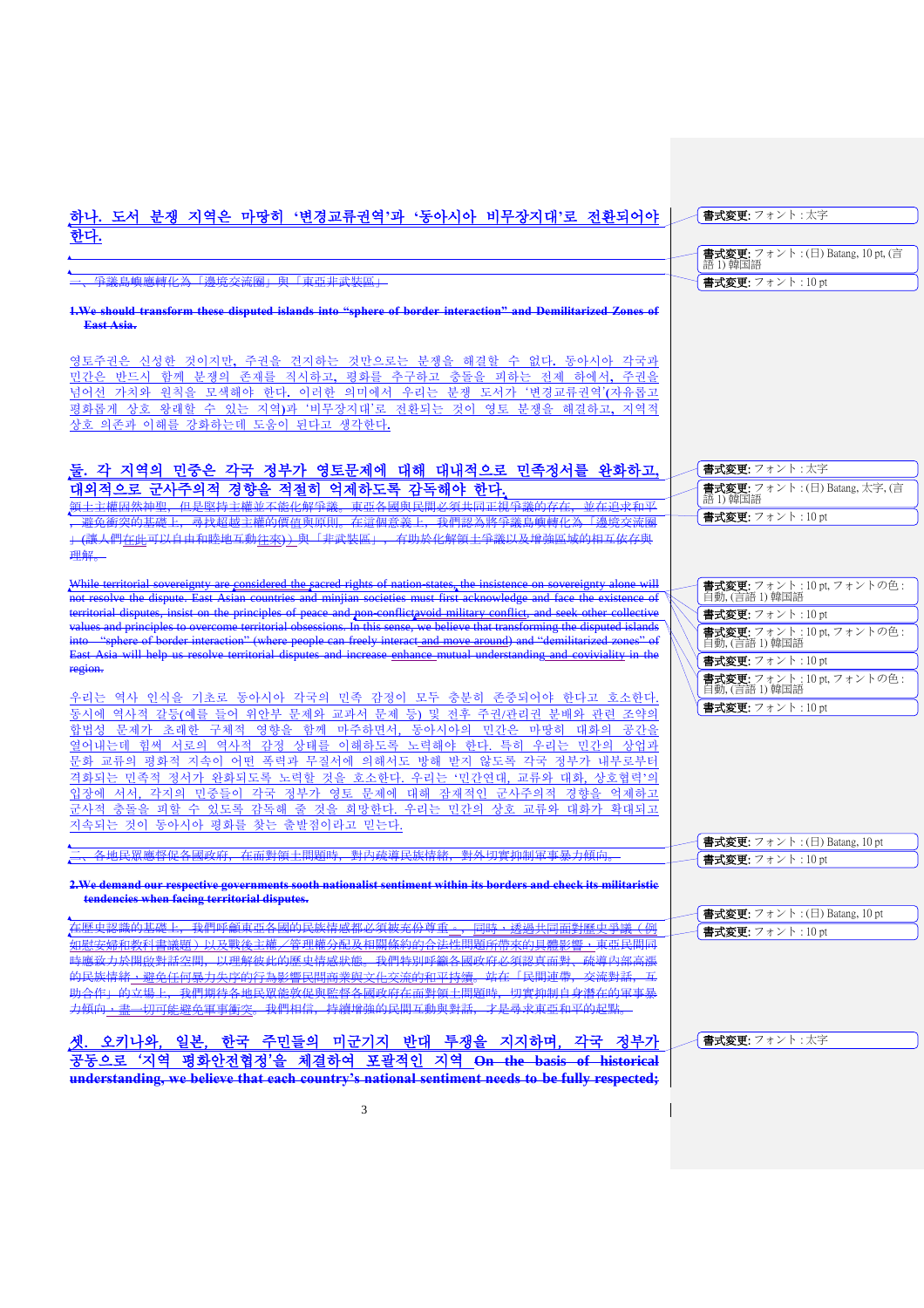**at the same time, through facing historical controversies (such as the comfort women issue and the textbook issue) and the impact made by postwar treaties pertaining the legality of soverignty and rights of governance as a collectivity, the minjian societies should also dedicate themselves to opening up dialogues across borders so as to understand each other's emotions and sentiments as conditioned by history. We insist that each government must strive to sooth nationalist sentiment within its borders and to prevent violent and disorderly behavior from hurting the peaceful communications within the region. Affirming the principles of solidarity, dialogue and exchange, mutual help and collaboration, we expect respective minjian societies to monitor their governments' behaviors and to check their militaristic tendencies to avoid war by all means. We believe that the pursuit of peace in East Asia depends on the continuous dialogue and interaction across borders.**

상호신뢰와 평화의 기제를 만들 것을 요구한다. 동시에 미국 정부에 냉전적 사유를 폐기하고, 동아시아 각국과 평화적으로 교류하여, '동아시아의 미군기지'가 초래한 갖가지 문제를 해결할 것을 호소한다.

。<br>支持沖繩、日本與韓國居民反對美軍基地的抗爭,要求各國政府共同簽署「區域性和平安全協定」 立整體的區域互信與和平機制。同時呼龥美國政府揚棄冷戰思維,與東亞各國平等交往,以解決「美軍基地在 東亞」所形成的種種問題。

**3. We support the Okinawan's, Japanese's, and Korean's struggles against US military bases, and promote the idea of demanding each government to sign a pact for regional peace and security, so as to establish a regional mechanism for trust and peace. At the same time, we encourage the US government to renounce Cold War thinking and treat East Asia countries in equal and friendly terms, so as to fully resolve the problem of US bases in East Asia**

민간의 교류는 반드시 상호 존중과 이성적 기초 위에서 진행되어야 지역적 평화를 도모할 수 있다. 군사적 충돌은 동아시아 주민(특히 변경 주민)의 생활과 안전에 막대한 위협을 초래하고, 미국이 미일 및 한미 안보체제를 냉전적 구도 및 자기 이익에 연결시키는 구실이 될 것이다. 따라서, 우리는 오키나와와 일본 본도(이와쿠니 및 요코수카) 및 한국 주민의 용감한 미군기지 반대 투쟁을 지지하고, 어떤 군비 경쟁에도 반대한다. 군사적 대치는 지역적 평화발전에 여하한 도움이 되지 않으며, 기지의 전략적 배치는 동아시아 지역 충돌의 위험만을 가중시킬 뿐이다. 우리는 '반기지, 탈냉전' 운동이 동아시아 도서 분쟁을 초극하는 중요한 방향이라고 믿는다. 우리는 평화를 사랑하는 동아시아 각 지역의 민간 단체가 '지역평화안전협정 체결'을 미래 공동 노력의 방향으로 삼도록 각국 정부를 추동해주길 호소하며, 미국 정부가 냉전적 사유를 버리고, 동아시아 민간의 평화 염원을 존중하며, 평등·존중·호혜의 원칙을 바탕으로 동아시아 각국과 교류하기를 기대한다. 포괄적인 지역 상호신뢰와 평화기제가 건설되어야만 미일안보체제를 대신할 수 있고, '동아시아 미군기지'의 각종 문제를 철저하게 해결하고 제거할 수 있을 것이다.<del>民間交往必須建立在彼此尊重與理解的基礎上, 才可能追求區域和平。軍事衝突將為東亞居民(特別</del> 是邊境居民) 的生活與安全帶來極大的威脅, 亦將成為美國以美日<u>與美韓</u>安保體制維繫冷戰格局與自身利益的 。」。<br>日此, 我們支持沖繩、日本本島(岩國、横須賀等地)與韓國居民反對美軍基地的勇敢抗爭, 並反對任<br>『備策塞、軍事對峙無犬於国城的和巫發展、基地的施墨往增東西国城縮空的危險,我們相信、「反基地 。<br><del>何的軍備競賽。軍事對峙無益於區域的和平發展,基地的佈署徒增東亞區域衝突的危險。我們相信</del> 去冷戰」的運動將是超克東亞島嶼爭議的重要方向。我們呼籲東亞各地愛好和平的民間團體,推動各國政府 以「簽署區域性和平安全協定」作為未來共同努力的方向,更期待美國政府揚棄冷戰思維,尊重東亞民間的和 平願望・以平等、尊重、互恵的原則與東亞各國交往。唯有建立整體的區域互信與和平機制,才能置換美日安 保體制, 徹底解決、移除「美軍基地在東亞」的<u>種種</u>問題。

For the pursuit of peace in the region, minjian communications must be based upon mutual respect and understanding. Military conflict will only threaten the lives and security of the poeple (especially for those living on the boders); it will also become an excuse for the United States to maintain the Cold War structure and to pursue its national interest by means of the US-ROK-Japan Security Pacts. Thus, we fully support the courageous struggles of Okinawans, Japanese (in Iwakuni and Yokosuka for instance), and Koreans against the US military bases in their lands, and strongly refute for military competition. Military conflict does not help the development of peace in the region

#### 書式変更: フォント : 10 pt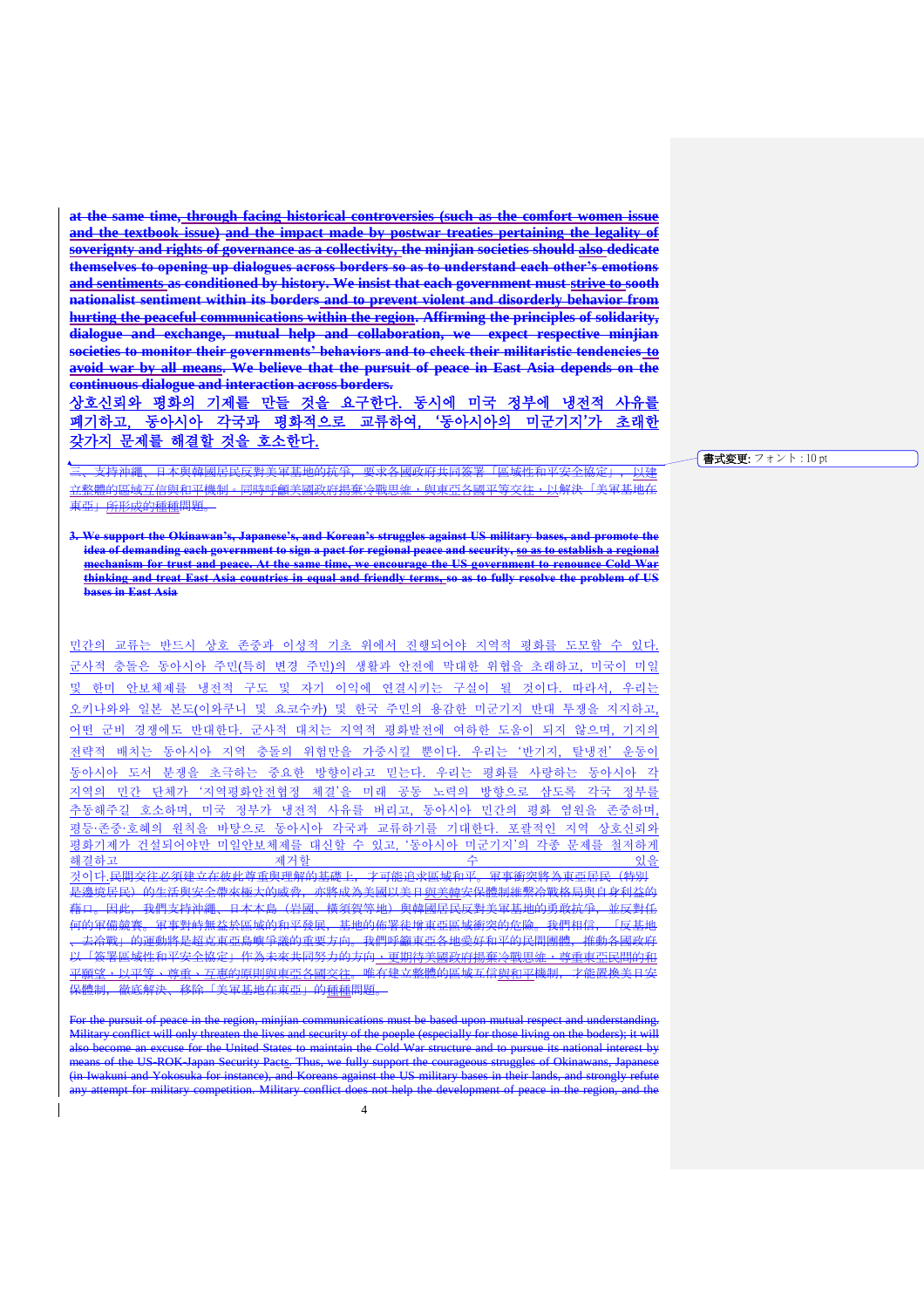deployment of bases can only lead to the risk of a regional war. We believe that the movement against bases and to overcome the Cold War will provide an important direction to resolve island disputes in the future. We call on peaceloving sectors of East Asian minjian societies to move towards demanding their respective governments to jointly sign a pact for regional peace and security. We expect the United States to renounce its Cold War thinking and respect the will

to peace in East Asia by treating East Asian countries with respect, equality, and mutual benefits. Only by creating a regional mechanism of peace and mutual trust can we replace the US-ROK-Japan Security Pacts and problems caused by the of US military bases in East Asia.

### 넷. 역사적 상처 앞에 서서, 모순과 분쟁을 처리하고, 동아시아 평화를 향해 매진하자.

도서주권 분쟁은 역사적 문제이며, 반드시 역사 속으로 돌아가 판단해야 한다. 우리는 각국 정부와 민간이 함께 전후 동아시아의 역사적 상처를 마주하여, 책임, 배상, 정의 등의 측면에서 전면적인 정리, <u>반성 및 교섭을 진행할 것을 호소한다. 동아시아 각국은 기존의 입장을 내려놓고, 성실히 대화에 임하여,</u> 19 세기 이래로 지금까지 지역적 역사에 남겨진 각종 충돌과 모순, 즉 복잡다단한 '오키나와와 일본 문제', '남북한 문제', '양안문제' 등을 철저하게 정리하여 한다. 그러할 때, 현재의 지역적 상황이 어떻게 전쟁 이전의 일본제국주의, 그리고 전후 미국의 신제국주의, 나아가 세계적 냉전 구조 등의 제약을 받고 있는지 알 수 있을 것이다. 우리는 국내 정치세력의 상호경쟁과 외부 국제세력이 결합하여 초래된 이 국면을 더 큰 역사적 시공간에 새롭게 위치시켜 마주할 때, 현재의 도서 분쟁을 충분히 파악하고 처리할 수 있다고 생각한다. 지역적 틀과 역사적 인식이 날줄과 씨줄이 되고, 민간의 지속적 교류가 기초가 되어 이러한 문제를 대면할 때, 동아시아의 평화는 비로소 뿌리 깊고 탄탄한 기반을 갖게 될 것이다.

마지막으로 우리는 동아시아 평화가 반드시 민간으로부터 시작되어야 함을 다시 강조하고자 한다. 민간의 자발적인 교류와 연대 및 이해와 상호신뢰, 상호존중과 자기 억제가 바로 평화의 초석이다. 이러한 의미에서 큰 나라와 작은 나라, 지방과 중앙을 나누지 않고, 민간 단체는 반드시 경계를 넘어서 상호 경청과 협조를 지속해야 하고, 상호간의 감정과 요구를 존중함과 동시에 자신의 민족적 이익을 <u>넘어서는 가치와 윤리를 모색하여 건설해 나아가 한다. 그러할 때, 우리는 전쟁의 옛 길을 다시 걷지</u> 않게 될 것이고, 평화의 상실을 슬퍼하지 않게 될

것이다.四、面對歷史傷口, 處理矛盾爭議, 面向<u>邁向</u>東亞和平

**4. We must face historical wounds and island disputes so as to work torward peace in the region.**

ー<br><del>島嶼主權爭議是歴史問題,必須回歸歴史來看待。我們呼龥各國政府與民間共同面對戰後東亞的歴史傷口,</del> 責任、賠償與正義等方向,進行全面的清理,反省與磋商。東亞各國唯有放下成見,誠意對話,徹底清理十九 世紀以降區域歴史遺留至今的各種衝突與矛盾,包括錯綜複雜的「沖日問題」、「兩韓問題」與「兩岸問題」 等,才能看清楚當前的區域狀況是如何受到戰前日本帝國主義、戰後美國新殖民主義、以及全球冷戰結構的相 。<br><del>- 這種國內政治勢力相互競爭與外部國際力量結合,所造成的局面,我們認為,唯有將這些問題重新置</del> 。<br><del>入更大的歷史時空中來看待,才能充分把握與處理當前的島嶼爭議。以區域框架與歷史認識為經緯,以民間持</del> 續交流為基礎,共同面對這些問題,東亞和平才能真正擁有紮根與茁壯的基盤。

Island disputes are historical problems and thus must be approached through history. We sincerly request each government and minjian society in East Asia to face the historical wounds of war together to deliberate on issues of responsibility, compensation, and justice. East Asian countries will need to tone down their assumed positions and start andid dialogue so as to properly study and undersand all the conflicts and controversies produced by the region history since the 19th century, including such historically difficult problems as Okinawa-Japanese relations, the relations of the two Koreas, and the cross-Strait relations. Only by doing so can we realize that the current crisis in the region is overdetermined by Japanese imperialism before the end of World War II, postwar American neo-colonialism, and the global Cold War structure, which had been complexly related to the competing political forces with a nation, in collaboration with outside forces, to struggle for power. We believe that only by resituating these problems in larger historical contexts and insisting on the need for continuous minjian exchanges can we fully grasp and handle the current disputes, and thereby establish a solid foundation for peace in East Asia.

最後,我們再次強調,東亞和平必須從民間做起。民間自發的交流與連帶,理解與互信,互敬與自抑,才是和 平的礎石。在這個意義上,不分大國小國,地方或中央,民間團體必須持續地越界相互傾聽、協助,在尊重彼 」的處面。在這個感義上,不力公國小國,地分處不久,民間圍臨幻想的履地感到相互懷聽、協動,在特重區<br><mark>此情感與需要的同時,尋求、打造超越自身民族利益的價值與倫理。唯有如此,我們才不會再次走上戰爭的老</mark> 政。左格龙之由哀泣和平的消逝。

書式変更: フォント : 太字 **書式変更:** フォント: 10 pt